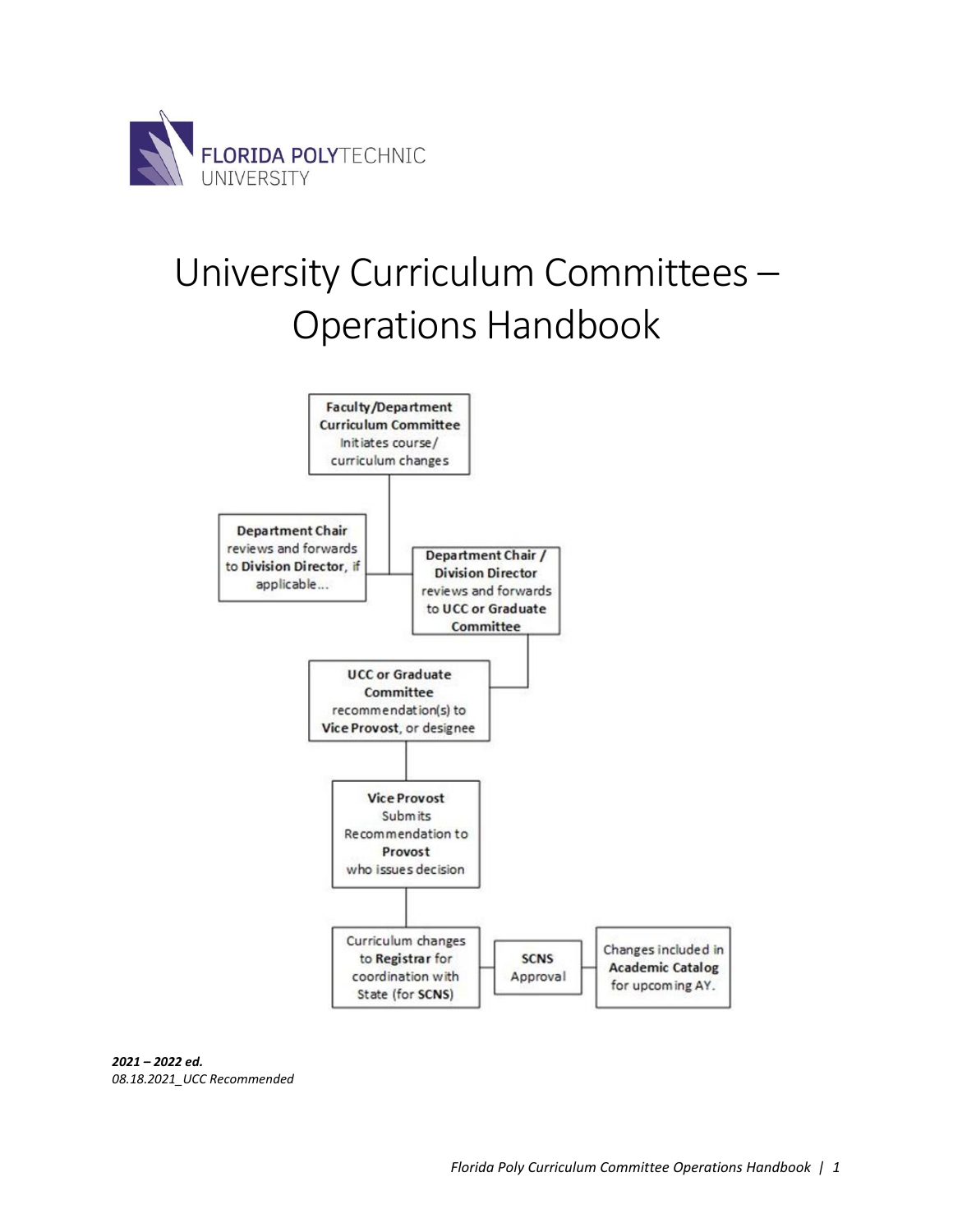# Contents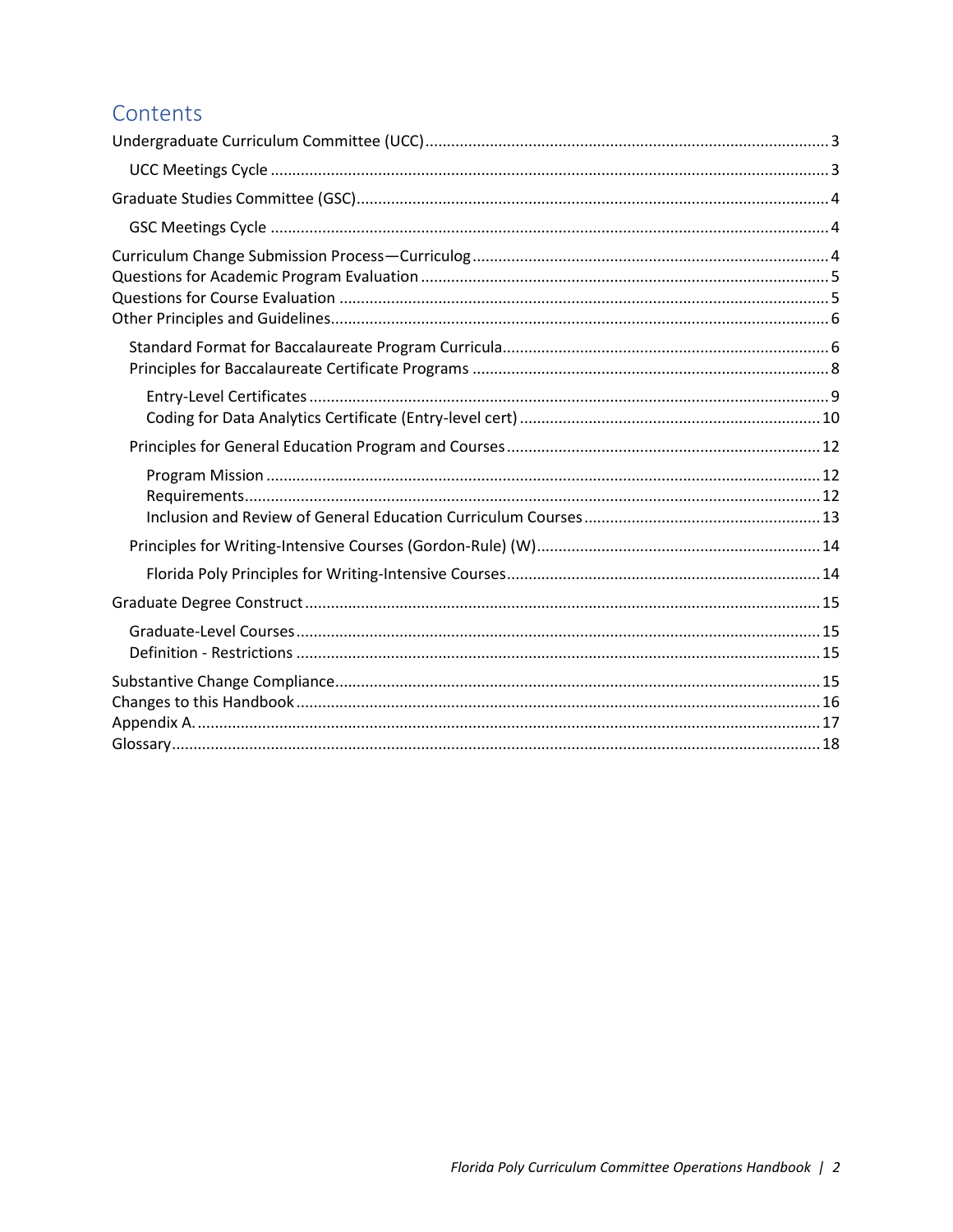# <span id="page-2-0"></span>Undergraduate Curriculum Committee (UCC)

The Undergraduate Curriculum Committee is detailed in the Faculty Handbook and is a standing University Committee. It is managed by the faculty governing body and populated by faculty from each academic department and selected administrators and staff. The purpose of the UCC is to review all undergraduate curriculum proposals at the course and program level, discuss academic policies where appropriate and as provided by the academic policy committee or the Provost's Office, and provide advice on a range of curricular issues that impact the institution. The UCC takes an institutional view of curricular proposals, applying University standards, state rules, accreditation principles, and other standards and practices consistent with higher education quality and effectiveness. The UCC makes recommendations to the Provost.

#### **Membership**

- University Registrar, Ex officio, Chair
- Vice Provost of Academic Affairs, Ex officio
- Vice Provost, Student Affairs, Ex officio (non-voting)
- Institutional Research representative (non-voting)
- One (1) faculty representative from each academic department

#### **Additional Resource Personnel**

- Curriculum & Assessment Manager
- Associate Registrar
- Administrative Assistant, Registrar's Office

#### *Notes*

- The UCC is a university committee managed by the faculty governing body.
- The University Registrar shall serve as chair of the committee.
- The faculty governing body shall call for faculty representatives to serve on the committee from each academic department in effort to provide representation consisting of the faculty who "own" undergraduate curriculum, develop courses, and degrees, as relevant. Departments are responsible for putting forward their own representatives.
- The UCC will review proposed changes in, additions to, and deletions from the undergraduate curriculum, course descriptions, and catalog information.

### <span id="page-2-1"></span>UCC Meetings Cycle

The UCC meets in the fall and spring semesters on a weekly or bi-weekly basis as needed. Typically, the bulk of changes with regard to existing programs should be implemented through departmental processes and submitted to UCC during the fall term. UCC's efforts, in general, should conclude in early spring (by mid-February) to provide plenty of time for the full approval process to take place including submission and approval through the state system and review of all other portions of the catalog in time for full publication prior to new student orientation.

Curriculum processes around new degree programs (i.e. new bachelors or master's degrees) are subject to a much longer institutional process. Departments need to be responsive to institutionally planned implementation timelines and work through their processes accordingly so that, in general, fully developed courses (codes, descriptions, syllabi) and curriculum (plans of study and program description views) are ready to go to UCC at one time. This enables the committee to take a focused, full look at the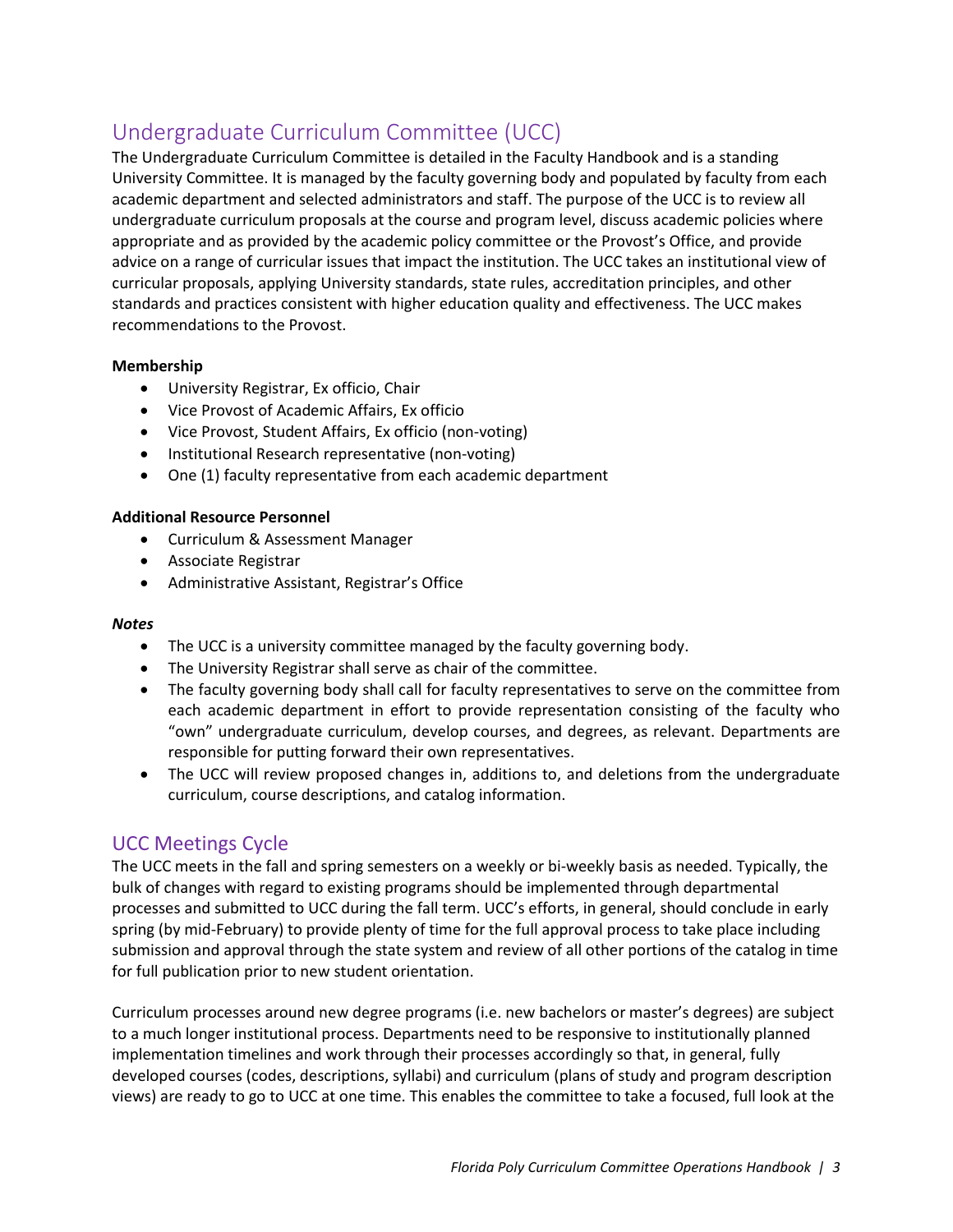program and its contents and evaluate whether it meets a range of required institutional standards for content, quality, level, and so on.

Near the beginning of each fall term, departments should provide the University Registrar with a preview of intended curriculum actions so that the academic year's agenda for curricular actions can be set to provide all stakeholders with plenty of time to complete their work in this process.

# <span id="page-3-0"></span>Graduate Studies Committee (GSC)

As described in the Faculty Handbook, the purpose of the Graduate Studies Committee is to review and make recommendations concerning graduate academic policies and standards related to graduate level curriculum (new graduate programs or major changes to existing programs and courses). The Committee may serve in advisory capacity to the Graduate Director and Provost on other divisionrelated matters.

#### **Membership**

- Graduate Division Director, Ex officio, Chair (or Provost designee)
- University Registrar, Ex officio
- Vice Provost of Academic Affairs, Ex officio
- Vice Provost of Student Affairs, Ex officio (non-voting)
- One (1) faculty representative from each academic department directly associated with a graduate degree program or concentration.
- One (1) faculty representative at-large, selected by faculty governing body

#### **Policy Reference**

• FPU-5.00812AP Curriculum and Course Changes

The GSC also serves Graduate Division programs as an assessment committee that periodically assesses graduate student theses and projects for purposes of program improvement. Typically, assessment occurs in the academic year following the most recent completion of theses and projects and for a selection of completed documents.

### <span id="page-3-1"></span>GSC Meetings Cycle

The Graduate Studies Committee meets approximately monthly during fall and spring academic semesters and more frequently as needed to address curriculum and course change proposals and provide input on policy and other matters that impact the University's graduate programs.

# <span id="page-3-2"></span>Curriculum Change Submission Process—Curriculog

The University uses Curriculog to manage the curriculum process from the point of the Academic Department through to the University's Academic Catalogs. Once the Academic Departments have completed their process for making changes or creating new curricula, the Department Chair or appointed proxy inputs the curriculum changes int[o Curriculog.](https://floridapolytechnic.curriculog.com/) Once the proposal(s) is launched, it goes through the process (as outlined on the cover of this document) and, on its way, stops at the UCC for review and recommendation.

All members of UCC are able to review proposals in Curriculog and provide feedback. The system provides the departments the ability to keep records (minutes) of departmental decisions related to program changes. Additionally, agents throughout the process are able to input comments and read others' comments and reactions, and the system facilitates modifications of proposals to ensure that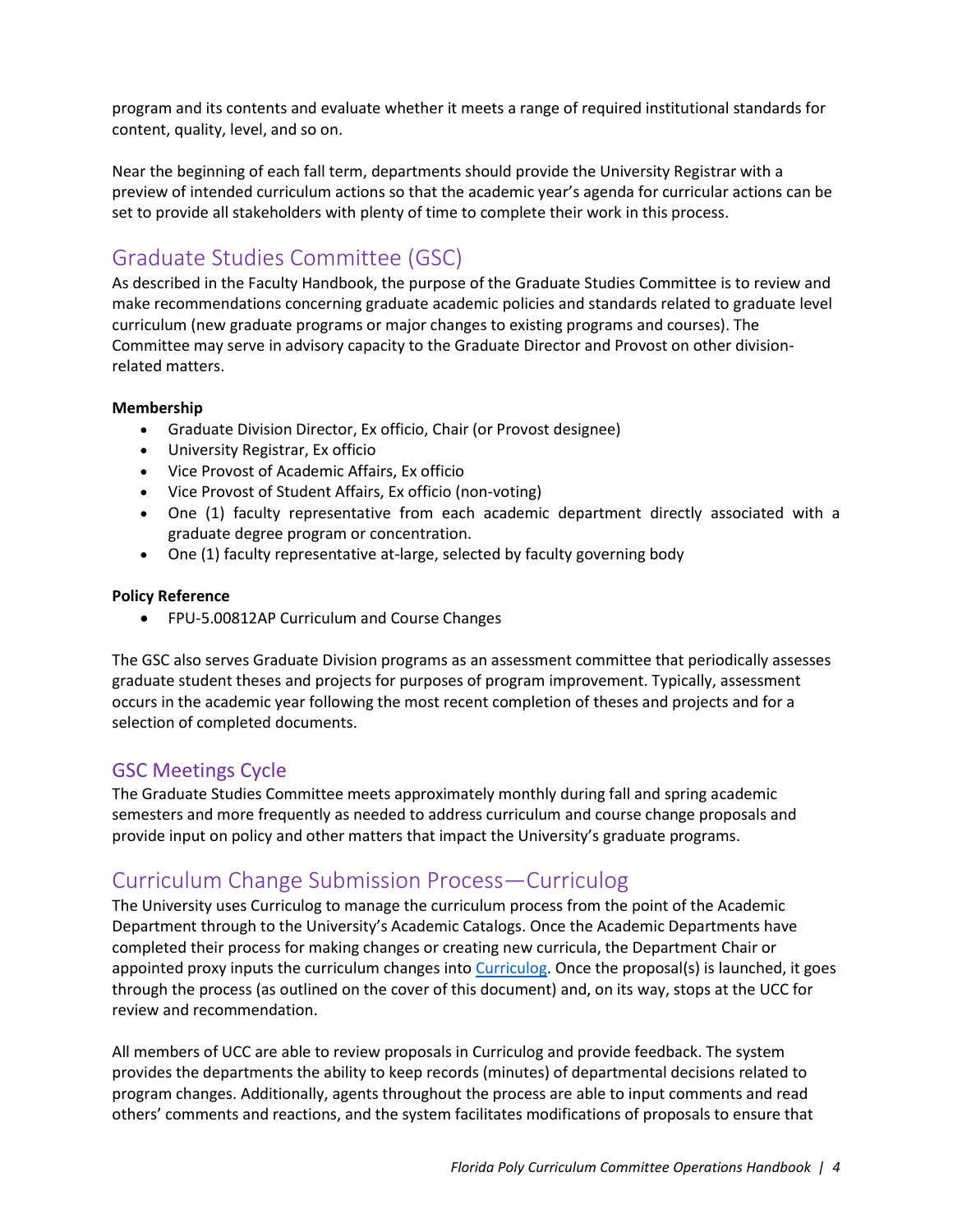curricula and courses meet the quality standards we demand. Curriculog also maintains an electronic record of all changes and serves as evidence to stakeholders of our processes.

<span id="page-4-0"></span>For assistance on use of Curriculog, contact the University Registrar at [registrar@floridapoly.edu.](mailto:registrar@floridapoly.edu)

# Questions for Academic Program Evaluation

Questions for new and revised academic programs include, but may not be limited to, the following:

#### **New Programs**

- Does the program follow the UCC undergraduate curriculum template?
- Does the program include a plan of study that adheres to the common freshman year?
- Does the program include the 0-credit internship?
- Does the program include the year-long senior capstone sequence of 6-credits?
- Is it called senior capstone in some fashion?
- Does the program include 18 credits of Humanities (e.g. 6 in communication; 6 in humanities; 6 in social sciences)?
- Does the program contain a coherent core curriculum of degree-program courses?
- Are "concentrations" of an appropriate size (12 credits), consistent with other Florida Poly programs?
- Has the program identified and provided a clear rationale for its pre-requisites?
- Can the curriculum, as constructed, be delivered efficiently? (i.e. are there too many elective/concentration options? Too many new courses?
- Does the program adhere to the 120-credit limit?

#### **Current Programs**

- What does the proposed change address?
- What program outcomes is the change intended to improve?
- Does the change impact any other programs? Has appropriate communication/discussion taken place?
- Does the program change impact its ability to adhere to the 120-credit course requirement?
- Does the program change maintain a reasonable distribution of credits across each semester so that students can balance their loads?
- How does the change impact the pre-requisite chain through the curriculum? Has it been adjusted to facilitate progress to degree?
- When is the change effective?
- How will the Department handle students who remain in the previous curriculum?

# <span id="page-4-1"></span>Questions for Course Evaluation

Whether the course is new, or the proposal is a revision to an existing course, a range of questions may be asked of it. Questions for new and revised courses include, but may not be limited to, the following:

- What is the basis and the rationale for the course change?
- How does the course change support student learning?
- How will the course change enhance the program?
- Will the course change impact the pre-requisites or the plan of study?
- Will the course change impact the total credits for the degree?
- Will the course change impact other programs?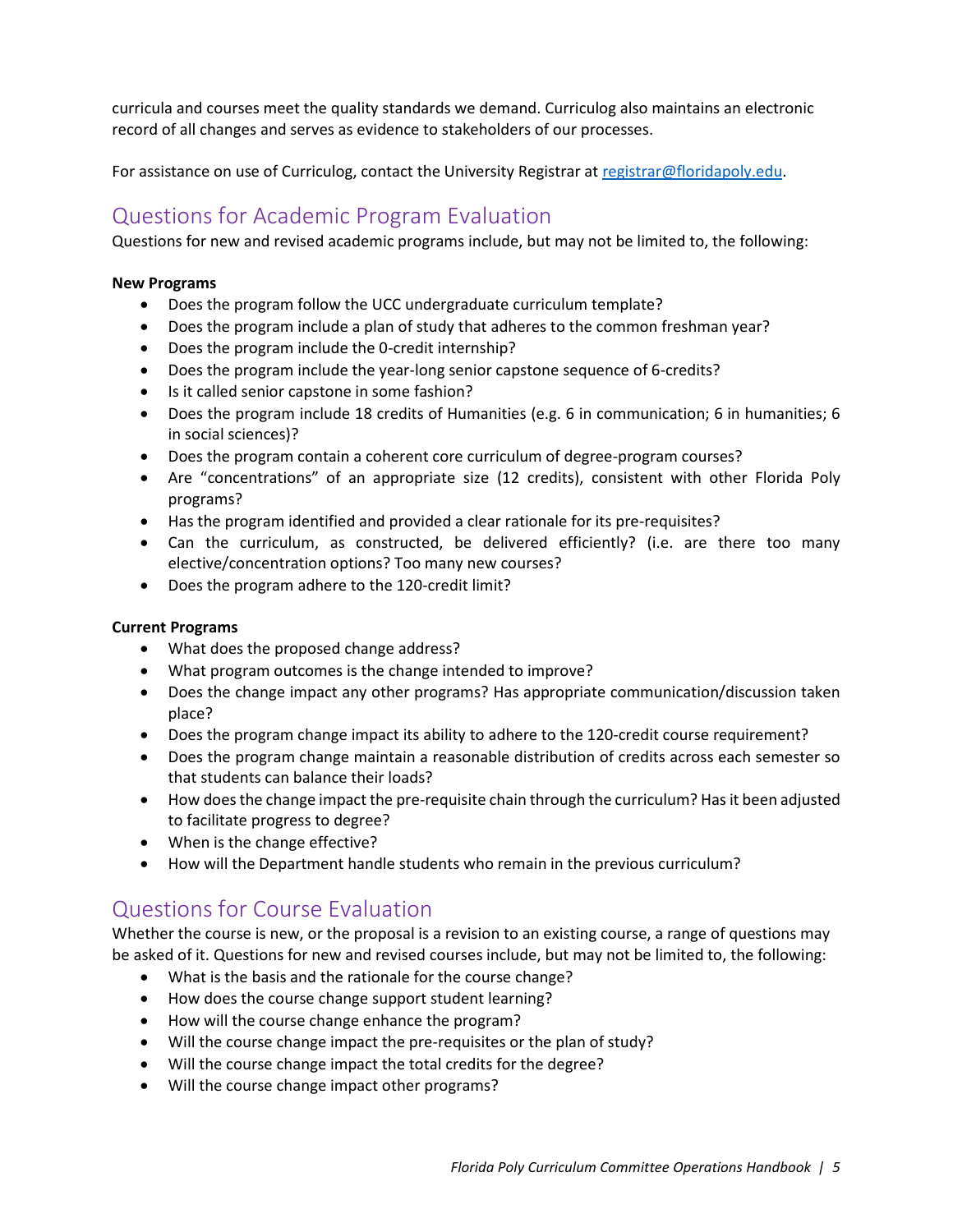- Has the Department made other programs aware of the change (if applicable) and sought their support?
- Will the course change impact any aspect of the standard Florida Poly template for undergraduate programs in a way that substantially alters the template?
- What is the rationale for the course number? (Note: in Florida, the state typically controls the last three digits, while the institution controls the first digit designating level—so, in short, this is a question to justify the level of the course.)
- What is the content and workload expectations of the course and their relationship to the credit hour designation? How, in other words, does the course justify the requested credit hours associated with it? (Note: regardless of modality, the course must demonstrate that its workload is appropriate to the amount of credit it purports to award.)
- Typically, if a standard, semester-length, 3-credit face-to-face course is used as a baseline for the amount of work, in terms of topics and material covered and workload assigned, then this amount of work can be easily delineated and compared to a course proposed to be offered in the same or another modality so that an equivalency is determined.

# <span id="page-5-0"></span>Other Principles and Guidelines

The following principles have been adopted or agreed upon by the UCC at different times throughout Florida Poly's history. Where available, these dates have been noted. These principles or guidelines are intended to maintain academic quality and consistency and facilitate academic planning at the program, department, division, and institutional level. Exceptions to these principles and guidelines must be carefully considered in terms of their impacts on students, delivering the curriculum in a coherent, efficient way that manages faculty loads and our ability to carry out our mission.

### <span id="page-5-1"></span>Standard Format for Baccalaureate Program Curricula

The following template was reviewed and recommended by UCC in April 2017 and approved by the Provost for the program flip to make our programs ABET-compliant by the 2017-2018 catalog. It is the standard curriculum format for all programs and facilitates consistency in program format and certain common curricular experiences as well as delivery efficiencies across the departments and institution. It also provides for flexibility within the 120-credit hour program constraints the University must operate.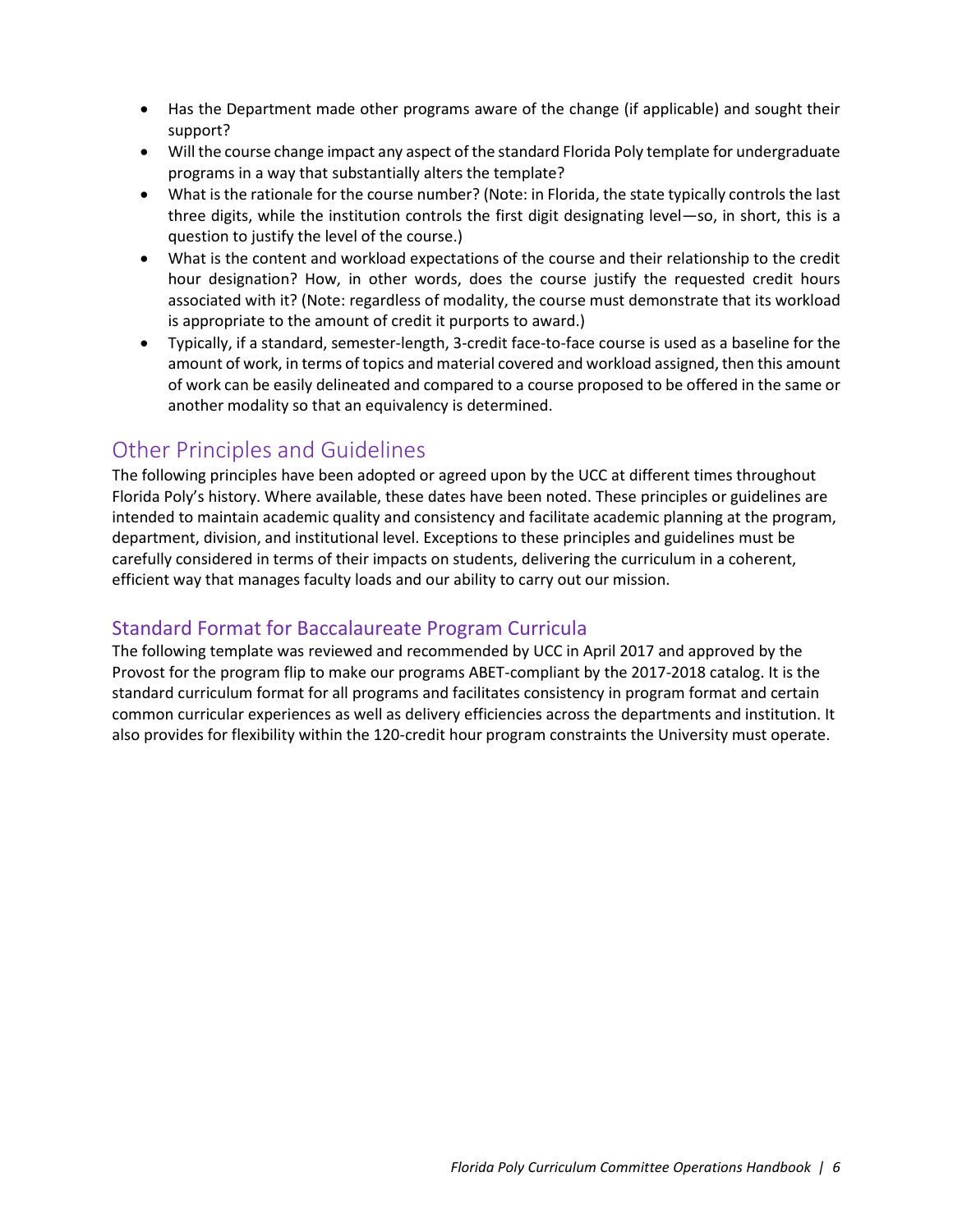#### University Undergraduate Program Curriculum Template

|                                         | Approved 4/7/2017 (upd. 10.21.2020)                                                                             |                |                                                                                |
|-----------------------------------------|-----------------------------------------------------------------------------------------------------------------|----------------|--------------------------------------------------------------------------------|
|                                         | The following program curriculum template was approved by the UCC and the Provost in spring 2017. This template |                |                                                                                |
|                                         | exists to ensure a certain level of consistency across new and existing programs in terms of general education, |                |                                                                                |
|                                         | foundations, program core, and capstone requirements.                                                           |                |                                                                                |
| <b>Section</b><br>Category              | Course                                                                                                          | <b>Credits</b> | <b>Notes</b>                                                                   |
| <b>I. Professional Foundations Core</b> |                                                                                                                 | 8              |                                                                                |
|                                         | SLS 1106 - Academic & Professional Skills                                                                       | 1              |                                                                                |
|                                         | IDS 4941 - Professional Experience Internship                                                                   | 0              |                                                                                |
|                                         | IDS 1380 - Introduction to STEM                                                                                 | 3              |                                                                                |
|                                         | EGN 1007C - Concepts and Methods for Engineering and Computer                                                   |                |                                                                                |
|                                         | Science (req of Engineering and CS programs only).                                                              | 1              |                                                                                |
|                                         | COP 2271C - Introduction to Computation and Programming (required<br>for all programs)                          | з              |                                                                                |
|                                         | Professional Foundations Core courses may be distributed in all other                                           |                |                                                                                |
|                                         | categories, as needed, except General Education.                                                                |                |                                                                                |
|                                         |                                                                                                                 |                |                                                                                |
| <b>II. General Education</b>            | <b>State Required Minimum</b>                                                                                   | 36             |                                                                                |
| <b>Rules</b>                            | 1. Students must complete at least one $\bullet$ course in each category to satisfy state of Florida.           |                |                                                                                |
|                                         | <b>Section A</b> Communication                                                                                  | 6              |                                                                                |
|                                         | ENC 1101 - English Composition 1: Exp and Arg Writing (W) ♦                                                     | 3              |                                                                                |
|                                         | ENC 2210 - Technical Writing (W)                                                                                | 3              |                                                                                |
|                                         | <b>Section B</b> Humanities                                                                                     | 3 to 6         | Programs must require 1<br>Social Sciences. These<br>evenly or by 3/9; 9/3; ho |
|                                         | ARH 2000 - Art Appreciation (W) ♦                                                                               | з              |                                                                                |
|                                         | PHI 2010 - Introduction to Philosophy (W) ♦                                                                     | з              |                                                                                |
|                                         | HUM 2020 - Introduction to the Humanities (W) ♦                                                                 | з              |                                                                                |
|                                         | LIT 2000 - Introduction to Literature (W) ♦                                                                     |                |                                                                                |
|                                         | HUM 2022 Explorations in the Humanities (Various Topics) (W)                                                    | з              |                                                                                |
|                                         | IDS 2144 Legal, Ethical, and Management Issues in Technology                                                    | з              | These                                                                          |
|                                         | <b>Section C</b> Social Science                                                                                 | 3 to 6         |                                                                                |
|                                         | AMH 2010 - American History to 1877                                                                             | з              |                                                                                |
|                                         | AMH 2020 - American History Since 1877 (W) . Satisfies Florida State                                            |                | complete at least 3 credits of state required<br>9/3; however, students must   |
|                                         | <b>Civics Requirement</b>                                                                                       | з              |                                                                                |
|                                         | AMH 2930 - History: Special Topics                                                                              | з              |                                                                                |
|                                         | ECO 2013 - Principles of Macroeconomics (W) +                                                                   | з              |                                                                                |
|                                         | ECO 2023 - Principles of Microeconomics (W)                                                                     | з              | 12 credits of Humanities<br>may be broken down                                 |
|                                         | PSY 2012 - General Psychology (W) ♦                                                                             |                |                                                                                |
|                                         | <b>Section D   Mathematics</b>                                                                                  | z              |                                                                                |
|                                         | MAC 2311 - Analytic Geometry and Calculus 1 ♦                                                                   | 4              |                                                                                |
|                                         | MAC 2312 - Analytic Geometry and Calculus 2                                                                     | 4              |                                                                                |

MAC 2313 - Analytic Geometry and Calculus 3

STA 2023 - Statistics 1 +

BSC 1010 - Biology 1 +

CHM 2045 - Chemistry 1 ♦

PHY 2048 - Physics 1 +

PHY 2049 - Physics 2

Section F Other General Education

**Section E** Natural Sciences

MAD 2104 - Discrete Mathematics

MAP 2302 - Differential Equations

BSC 1010L - Biology 1 Laboratory (W)

PHY 2048L - Physics 1 Laboratory

PHY 2049L - Physics 2 Laboratory

CHM 2045L - Chemistry 1 Laboratory (W)

here; most programs meet this naturally.

An additional 3 hours of general education coursework must be taken

4

3

3

3

8

з

 $\mathbf{1}$ 

3.

1

з

1

з

 $\mathbf{1}$ 

3

з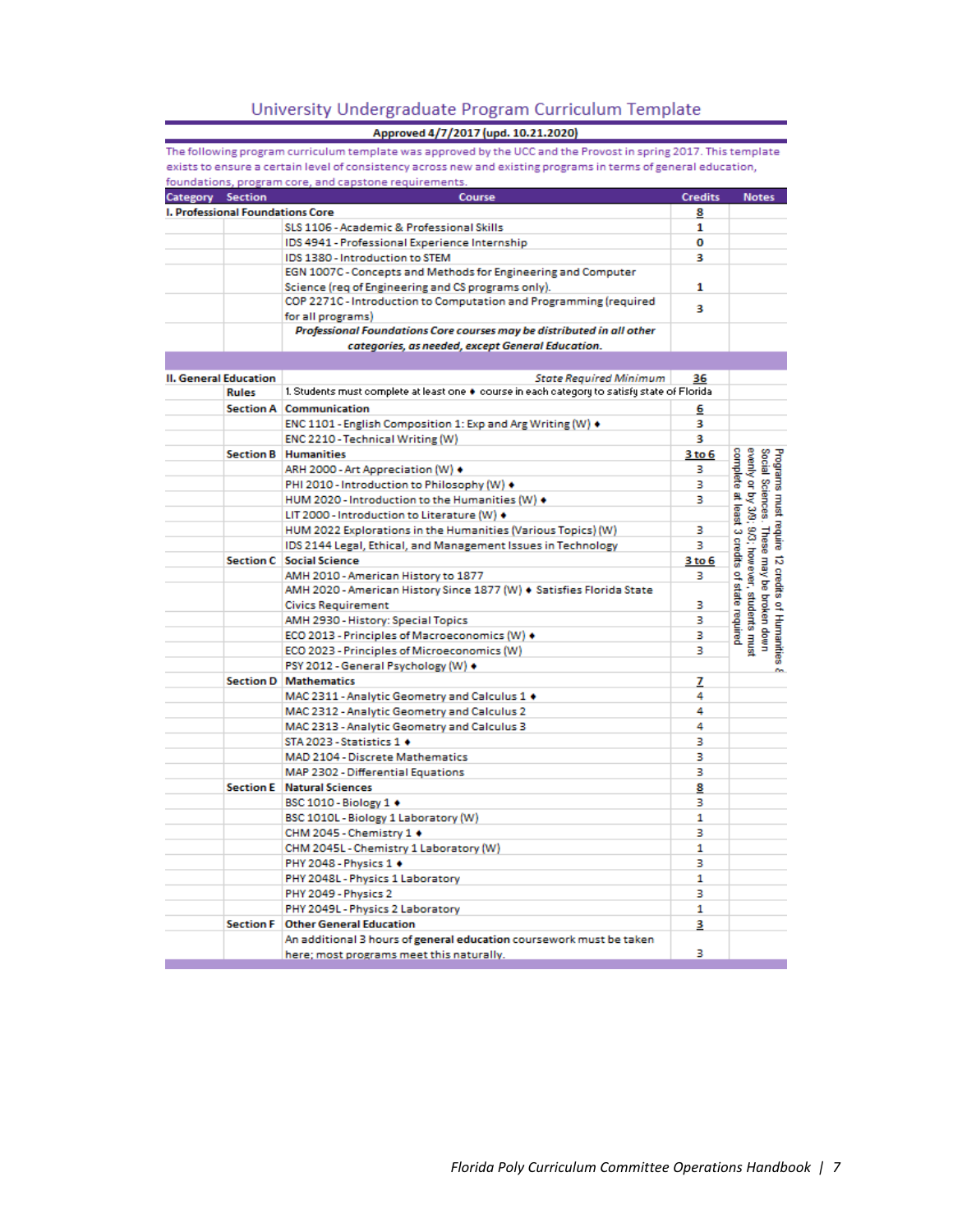|                          | II. Program Foundations / Advanced Math & Science                        | 12                           | 12 to 15                                                                                                                                                                 |
|--------------------------|--------------------------------------------------------------------------|------------------------------|--------------------------------------------------------------------------------------------------------------------------------------------------------------------------|
|                          | 1. This area may consist of additional general education courses or      | upper-level major<br>courses | §                                                                                                                                                                        |
|                          | other foundational courses in a related field.                           |                              | ¦ foundational math and<br>= science courses,<br>typically beyond GE but<br>{ still pre-req for most<br>This category is an<br>"ABET" category where<br>count additional |
|                          | 2. General education courses must be used first to fulfill General       |                              |                                                                                                                                                                          |
|                          | Education requirements before being applied here.                        |                              |                                                                                                                                                                          |
|                          | 3. 15 credits here, plus 15 in Sections D and E (above) meet the 30 hour |                              |                                                                                                                                                                          |
|                          | Basic Math/Science requirement for ABET.                                 |                              |                                                                                                                                                                          |
|                          | 4. Count the following in this category or below: COP 2271C -            | g                            |                                                                                                                                                                          |
|                          | Introduction to Computation and Programming (required for all            |                              |                                                                                                                                                                          |
| III. Program Core        |                                                                          | 40                           |                                                                                                                                                                          |
|                          | 40 credits represents a minimum, depending on how many credits are       |                              |                                                                                                                                                                          |
|                          | included in Category II, above.                                          |                              |                                                                                                                                                                          |
|                          | Pre-Capstone design sequences should be included in this category--      |                              |                                                                                                                                                                          |
|                          | may be listed as a subset in catalog to stand out.                       |                              |                                                                                                                                                                          |
| Add Rows as needed       | The following should be counted in this category:                        |                              |                                                                                                                                                                          |
|                          | * IDS 1380 - Introduction to STEM: Credits: 3                            |                              |                                                                                                                                                                          |
|                          | * EGN 1007C - Concepts and Methods for Engineering and Computer          |                              |                                                                                                                                                                          |
|                          | Science: Credits: 3                                                      |                              |                                                                                                                                                                          |
|                          |                                                                          |                              |                                                                                                                                                                          |
| <b>IV. Concentration</b> |                                                                          | 12                           |                                                                                                                                                                          |
|                          | Concentrations should consist of no more than 12 credits. If other than  |                              |                                                                                                                                                                          |
|                          | "Advanced Topics," three credits may come from electives or courses in   |                              |                                                                                                                                                                          |
|                          | other concentrations.                                                    |                              |                                                                                                                                                                          |
| Conc 1                   |                                                                          | 12                           |                                                                                                                                                                          |
| Conc 2                   |                                                                          | 12                           |                                                                                                                                                                          |
| Conc 3                   |                                                                          | 12                           |                                                                                                                                                                          |
| <b>V. Electives</b>      |                                                                          | 6                            | $3$ or $6$                                                                                                                                                               |
|                          | The number of electives may be reduced to fill out the program core or   |                              |                                                                                                                                                                          |
|                          | meet institutional or state required general education requirements.     |                              |                                                                                                                                                                          |
| Add Rows as needed       |                                                                          |                              |                                                                                                                                                                          |
|                          |                                                                          |                              |                                                                                                                                                                          |
| <b>VI. Capstone</b>      |                                                                          | 6                            |                                                                                                                                                                          |
|                          | All programs are required to have a 6 credit senior capstone sequence.   |                              |                                                                                                                                                                          |
|                          | XXX-4XXX Senior Capstone 1                                               | з                            |                                                                                                                                                                          |
|                          | XXX-4XXX Senior Capstone 2                                               | з                            |                                                                                                                                                                          |
|                          |                                                                          |                              |                                                                                                                                                                          |
| <b>TOTAL HOURS</b>       |                                                                          | 120                          |                                                                                                                                                                          |

### <span id="page-7-0"></span>Principles for Baccalaureate Certificate Programs<sup>1</sup>

*Rules*

- Certificate are NOT substitutions for degree program concentrations.
- Certificates are conferred at the time a Florida Poly degree is conferred. They cannot be earned if a student transfers or leaves prior to completing the baccalaureate.
- Students must declare they are pursuing a certificate by completing the Registrar's office form. Students may declare as late as the semester prior to their last semester at Florida Poly. By declaring a certificate, the student agrees to the rules/terms set forth here.
- Students who complete the requirements for the baccalaureate degree but who have not completed the requirements for a declared certificate must be graduated first. Certificates need to be completed in time to earn the degree in four-years. This includes summer session.
- Students taking longer than 4-years are not permitted to earn a certificate.

 $^1$  All sections up to "Entry-level certificates approved by Provost on 10.22.2019.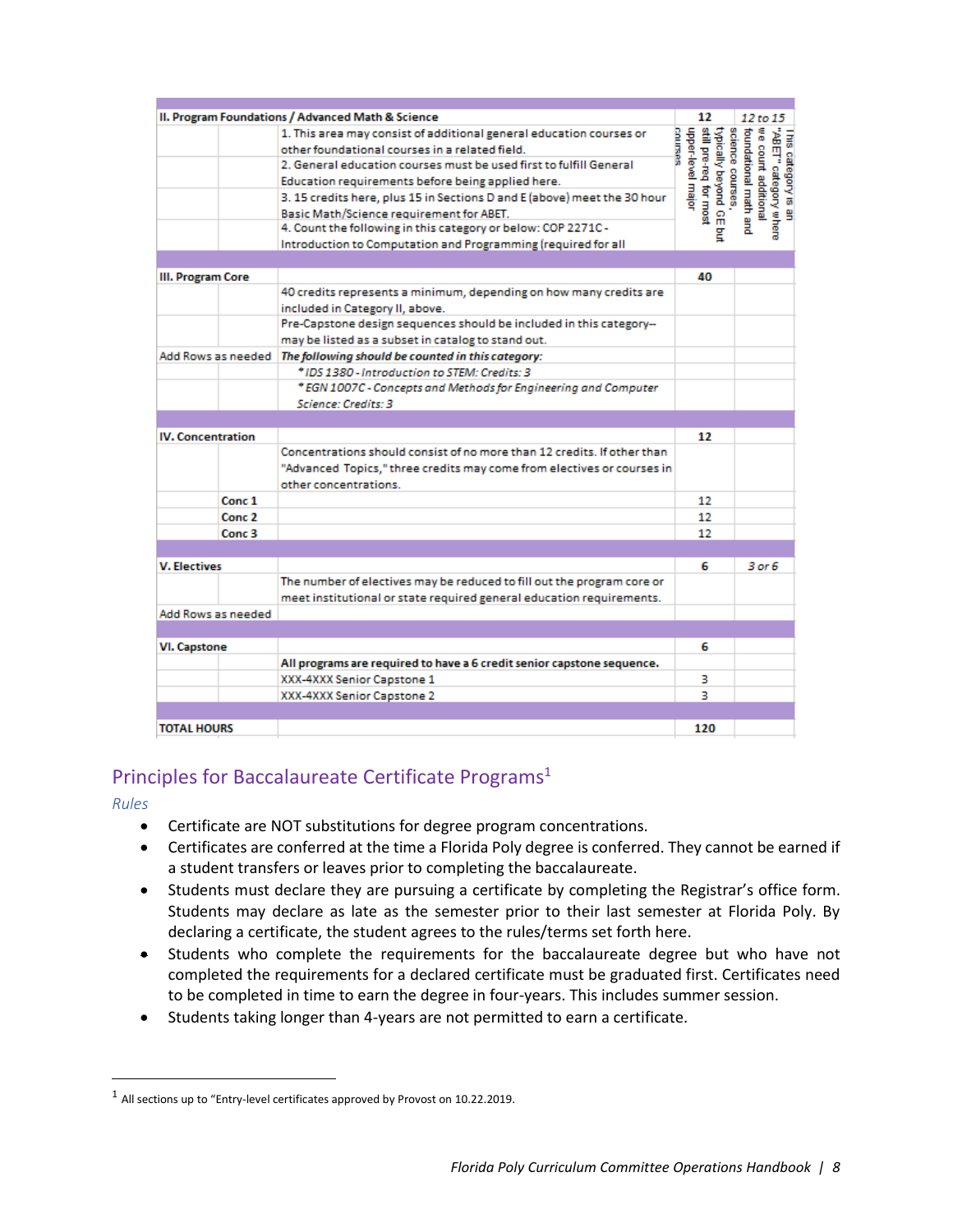- Students must earn a C or better in all certificate courses to earn the certificate. Only a course that applies to both the degree and the certificate may be retaken for grade forgiveness.
- Incompletion of a certificate may result in excess credit hour fee for courses taken that do not apply to the degree.
- Courses taken toward a completed certificate do not incur an excess credit hour fee.

#### *Eligibility*

 $\bullet$  Only FTIC and transfer entering fall 2019 and after are eligible for earning a certificate.<sup>2</sup>

#### *Requirements*

- Students must maintain a 2.75 cumulative GPA (for all courses, not just certificate courses)
- Students must be on the appropriate plan of study and making successful progress enough to complete their degree in 4 years.

#### <span id="page-8-1"></span>*Special Requirements, Rules, Guidelines*

- **Upper-level Certificates**
	- o Students must successfully complete 30 credits before taking courses toward the certificate (exclusive of transfer credits)
	- $\circ$  Students completing their freshman year with 27 credits, who meet all of the above criteria, may enroll in 3 credits toward their degree and 3 credits toward a certificate in the summer following their freshman year, and up to six (6) depending on summer session.
- **Applied Liberal Studies** 
	- $\circ$  Students opting for this certificate who bring in more than 12 hours in humanities and social sciences: credits will first be applied to fulfill general education. Additional credits may be applied to the certificate only if the student declares the certificate (see rules, above).
	- $\circ$  Students may apply up to 9 transfer credits to the certificate provided the credits applied include two 2000-level courses and one 3000-level course. The ALS "capstone" course must be taken at Florida Poly and completed prior to graduation for the baccalaureate.

#### • **Entrepreneurship and all other Certificates**

- $\circ$  Students may use 3-credits to count towards both the degree program and the certificate program.
- o The remaining 9-credits must apply to the certificate only.

#### <span id="page-8-0"></span>Entry-Level Certificates

Most certificate programs are comprised of upper-level coursework and intended to provide students with an additional focus area in their major. The University also offers entry-level certificates that consist of lower-division coursework and are intended to be started by incoming freshman and completed prior to start of Junior year. Entry-level certificates may also include an upper-level elective of at least 3 credits. Entry-level certificates may require up to 21 credits (though usually 12-15), may

<sup>&</sup>lt;sup>2</sup> Exceptions to the 2019 rule may be granted by the Provost. Students must meet all other requirements and be in their final semester of their *4-year (or less) plan of study to be eligible for consideration.*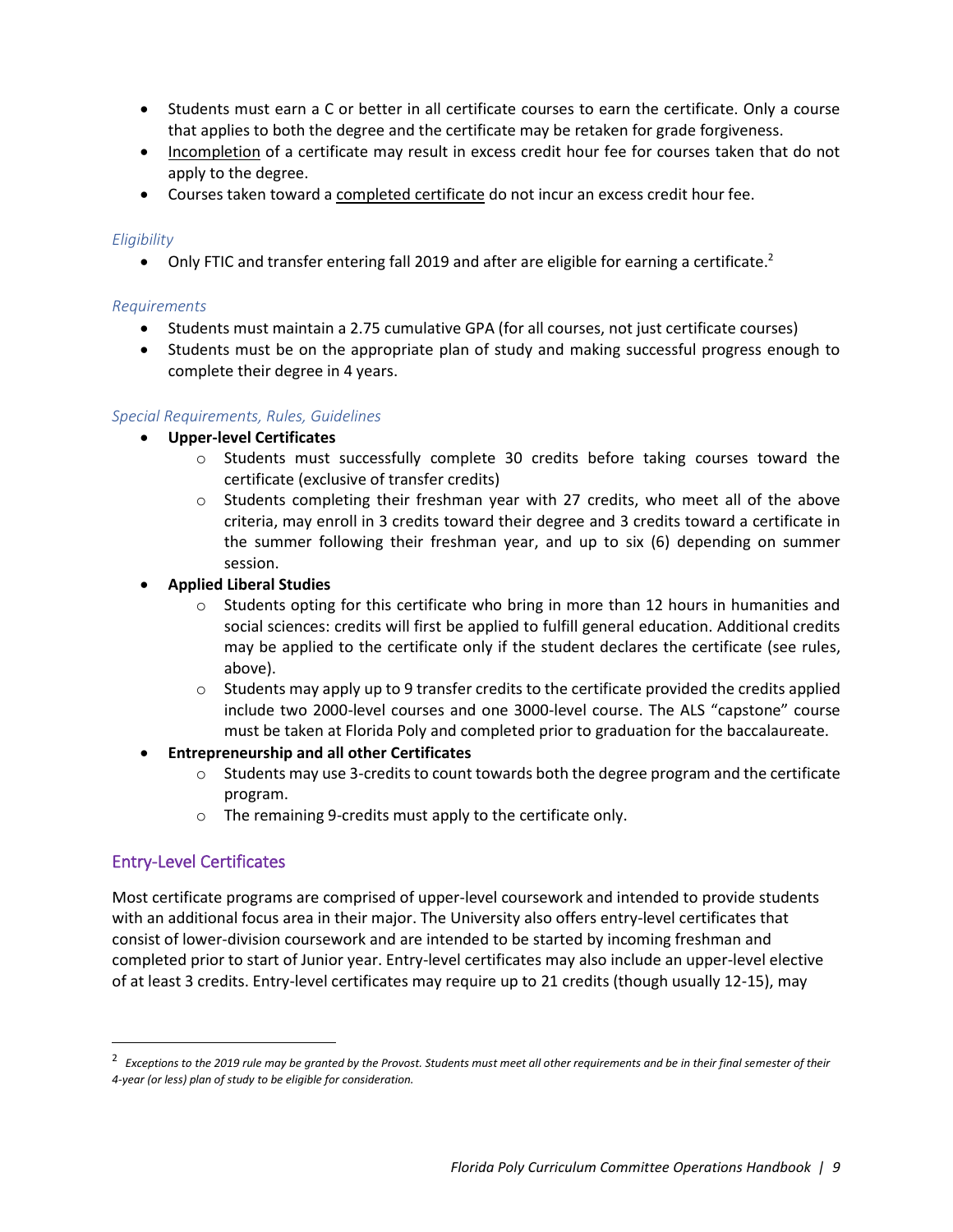require MAC 1147 or MAC 2311 as pre-requisites and are subject to the same rules as upper-level certificates.

#### Awarding the Certificate

Students who complete the certificate requirements prior to earning 60 credits and remain ontrack will be awarded the certificate on their transcript even if a substantial portion of the courses are part of the degree program the student is enrolled in.

#### <span id="page-9-0"></span>Coding for Data Analytics Certificate (Entry-level cert)

Entry-level certificate available to students under special admissions to Florida Poly. Students start in the summer with one or two classes (required either pre-calculus or Calculus 1 depending on student's qualifications) and, optionally, Intro to Data Science. Successful students (those who pass with a C or better in both courses (or one if only one is taken), will continue into the fall term as certificate seeking students.

The coding certificate curriculum is designed to provide students with a entry-level foundation in basic coding, analytics tools, and IT foundations to strengthen their eventual application to an internship (a degree-requirement at Florida Poly) or to enhance their total degree program experience, whether at Florida Poly or elsewhere.

Certificate students are a critical part of the campus community and are eligible to live on campus and participate in University activities.

#### *Program Rules*

Prospective candidates are identified by Admissions and admitted to the University as certificate seeking students.

- Prior to the spring term, successful certificate students who intend to continue at Florida Poly will enter an official degree declaration process that transitions the student into a baccalaureate degree program.
- The Coding for Data Analytics Certificate is a stand-alone certificate which results in a transcript credential from Florida Polytechnic University.
- Certificate students enter summer and continue into fall, as certificate seeking students.
- Accelerated credit mechanisms may be accepted and applied to Certificate Program curriculum.
- Students must take the Aleks placement exam prior to summer B registration.
- Certificate students must earn a C or above in all Certificate courses. The requirement for a grade C or higher in each Certificate Program course is based on the length and purpose of the certificate. The length of the certificate program is 19/20 credits, and results in a transcripted credential from Florida Polytechnic University. In the 19/20 certificate credit hours, the certificate student must demonstrate competency in each course as well as competency in the overarching Certificate Program subject. A grade of C or above in each Certificate Program course is demonstration of this competency.
- Students earning a C- or lower in any certificate course will be required to repeat that course at the next available opportunity in order to progress in the program.

#### *Registration and Advising*

- Certificate students are eligible to take only courses that are within the certificate curriculum.
- Certificate students receive an assigned schedule.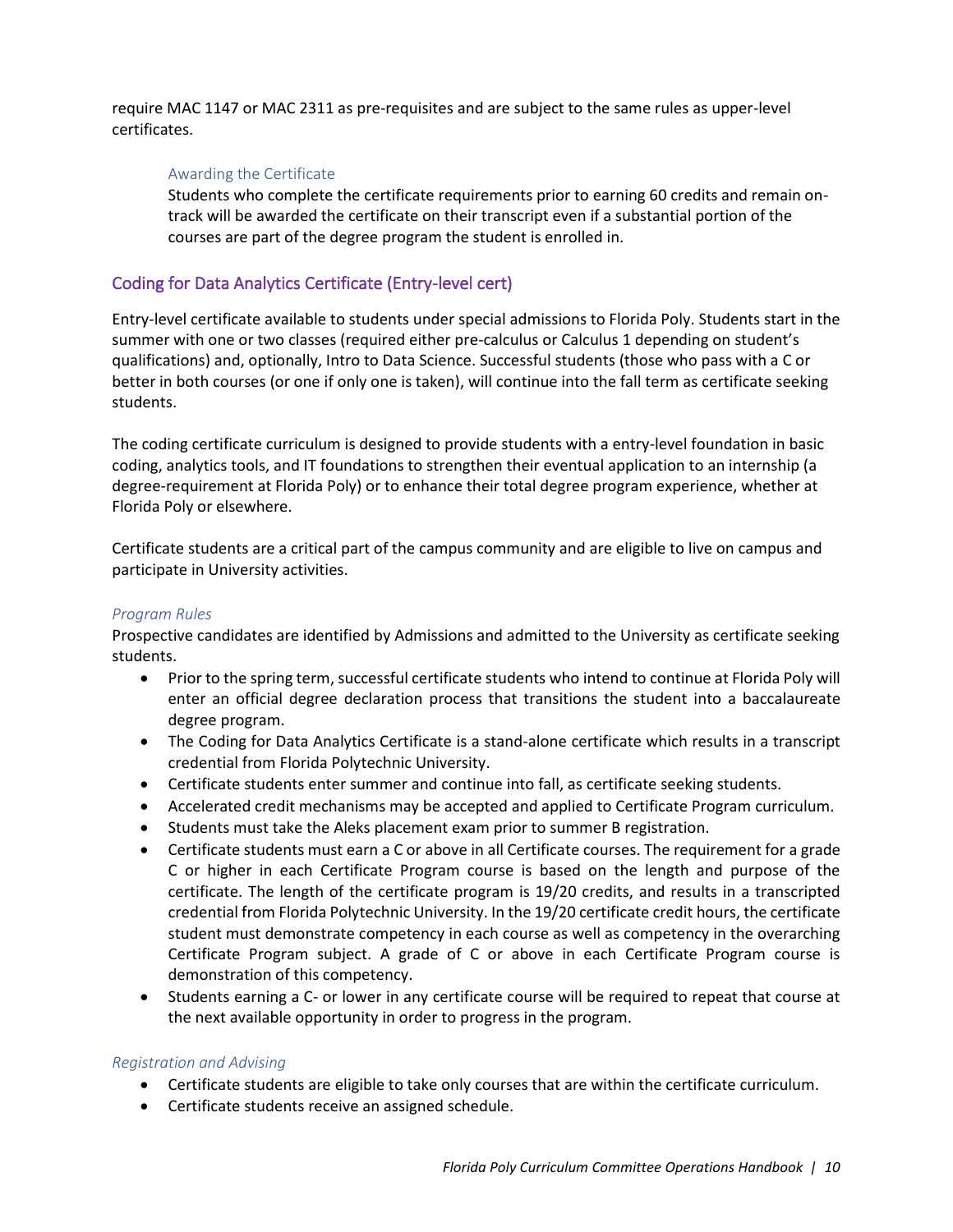- Students cannot change their schedule; any schedule changes must happen through the Academic Success Center (ASC).
- Courses that are taken as part of the Certificate Program can be transferred into a degree seeking program. University policy on transfer credits will continue through to the Certificate Program courses.

#### *Academic Progress Requirements*

The Coding for Data Analytics Program certificate is awarded to students who have completed the 12 credit "Core Program" and a combination of at least seven pre-requisite and elective credits.

Certificate students may apply pre-requisite and elective Certificate Program courses to a subsequent degree program.

Certificate students must earn a C or above in all Certificate courses. A grade of C- or lower in any course will require that course to be repeated.

#### Summer B Term

- 1. Students eligible for Calculus 1, based on prior credit or an Aleks score of 75 or better, must take MAC 2311 - Analytic Geometry and Calculus 1 in summer B session and are encouraged to take COP 2073 - Intro to Data Science at the same time.
- 2. Students who do not test or place in MAC 2311 Analytic Geometry and Calculus 1, must take MAC 1147 - Precalculus College Algebra and Trigonometry.
	- a. Students not eligible for Calculus 1, but with an Aleks score of 62 74 may also take COP 2073 - Intro to Data Science.
	- b. Students who have an Aleks score of 61 or below are permitted entry into MAC 1147 only.

#### Fall Term

- 1. Summer courses and performance determine the student's fall schedule as set by the Academic Success Center (ASC).
- 2. All students will be registered for at least 12 credits.
- 3. Exceptional students may take up to 15, per review and approval by their ASC Coach.
- 4. Certificate students must take the courses that are required by the program and that are set by their academic success coach.
- 5. It is not recommended to take Intro Computing until after a student has taken the introduction to Python course.

#### Spring Term

Certificate Program students are eligible to transition into a baccalaureate degree program upon completion of the degree declaration process in Fall 2021. The degree declaration process is organized by the Academic Success Center. Each Certificate student will meet with their Academic Success Coach to complete the degree declaration process, taking into consideration the student's progress in their FL Poly courses. Students who have earned grades of C- and below may be referred to the Readmissions Committee prior to continuation into their degree program.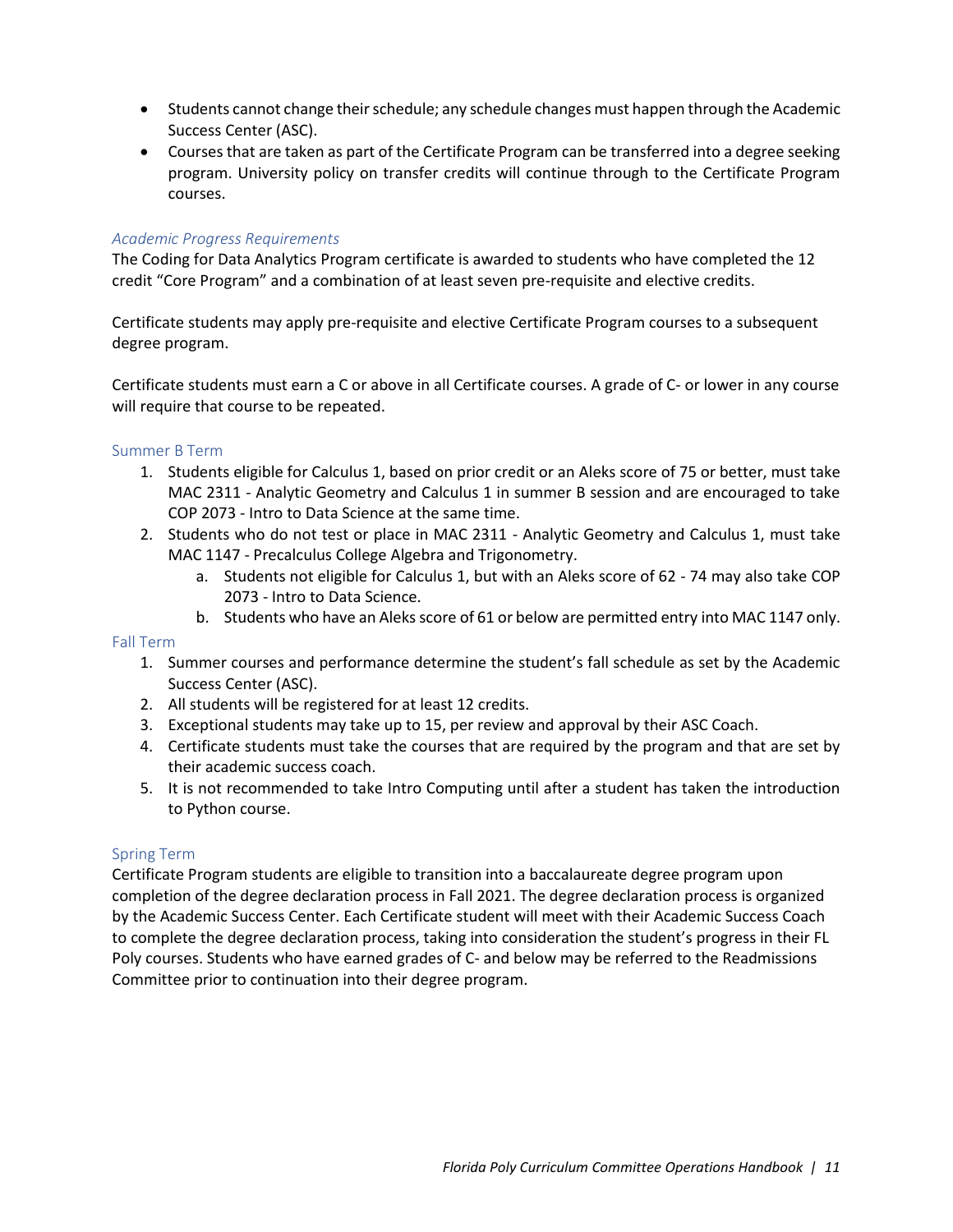### <span id="page-11-0"></span>Principles for General Education Program and Courses

Board of Governors Regulation 8.005 specifies minimum expectations and hours required to complete the general education core.

### <span id="page-11-1"></span>Program Mission

The General Education program is foundational to the University's mission to "serve students and industry through excellence in education, discovery, and application of engineering and applied sciences." General education is designed to foster a solid foundation in mathematical and scientific reasoning essential to STEM programs, and through exposure to methods of inquiry and expression in the arts, humanities, and social sciences, fosters intellectual curiosity and life-long learning in preparation for engagement in professional and civic life. The University recognizes that tomorrow's leaders must be technically proficient, ethically-minded, and possess effective communication skills to affect positive and lasting change in the world.

The University faculty has developed student learning outcomes that support the following General Education competencies:

- 1) **Communication Skills** Students will demonstrate the ability to communicate effectively and to analyze communication critically in both oral and written mediums.
- 2) **Critical Thinking Skills** Students will demonstrate the ability to formulate problems and comprehensively explore and evaluate issues, ideas, artifacts, and information before reaching a conclusion.
- 3) **Ways of Knowing in the Arts and Humanities** Students will understand how questions are posed and how insights and creative responses to them are formulated in the Arts and Humanities.
- 4) **Ways of Knowing in the Social and Behavioral Sciences** Students will understand how questions about individuals and social groups are posed and addressed through research, experimentation, and analysis in the Social and Behavioral Sciences.
- 5) **Mathematical Reasoning** Students will develop mathematical skills that are crucial to success in all STEM fields.
- 6) **Scientific Reasoning** Students will demonstrate an understanding of the scientific method and use it to explain the natural world.

#### <span id="page-11-2"></span>Requirements

The University's general education courses support and enhance the core STEM learning and competencies at the institution, providing students with breadth of knowledge, critical thinking and writing skills, and other proficiencies.

In accordance with Section 1007.25 of the Florida Statutes and the recommendations of Faculty Committees, Florida Polytechnic University students complete 36 credit hours of General Education Program coursework within the subject areas of communication, humanities, mathematics, social sciences, and natural sciences. Each student must complete at least *one state-approved course* in each subject area in addition to other institutional requirements . These *State-approved required courses* are listed i[n Appendix A.](#page-16-0)

Within General Education, all Florida Poly programs require students to take *18 credits of "humanities" as we generally refer to them*. These 18 credits of humanities are defined as the following: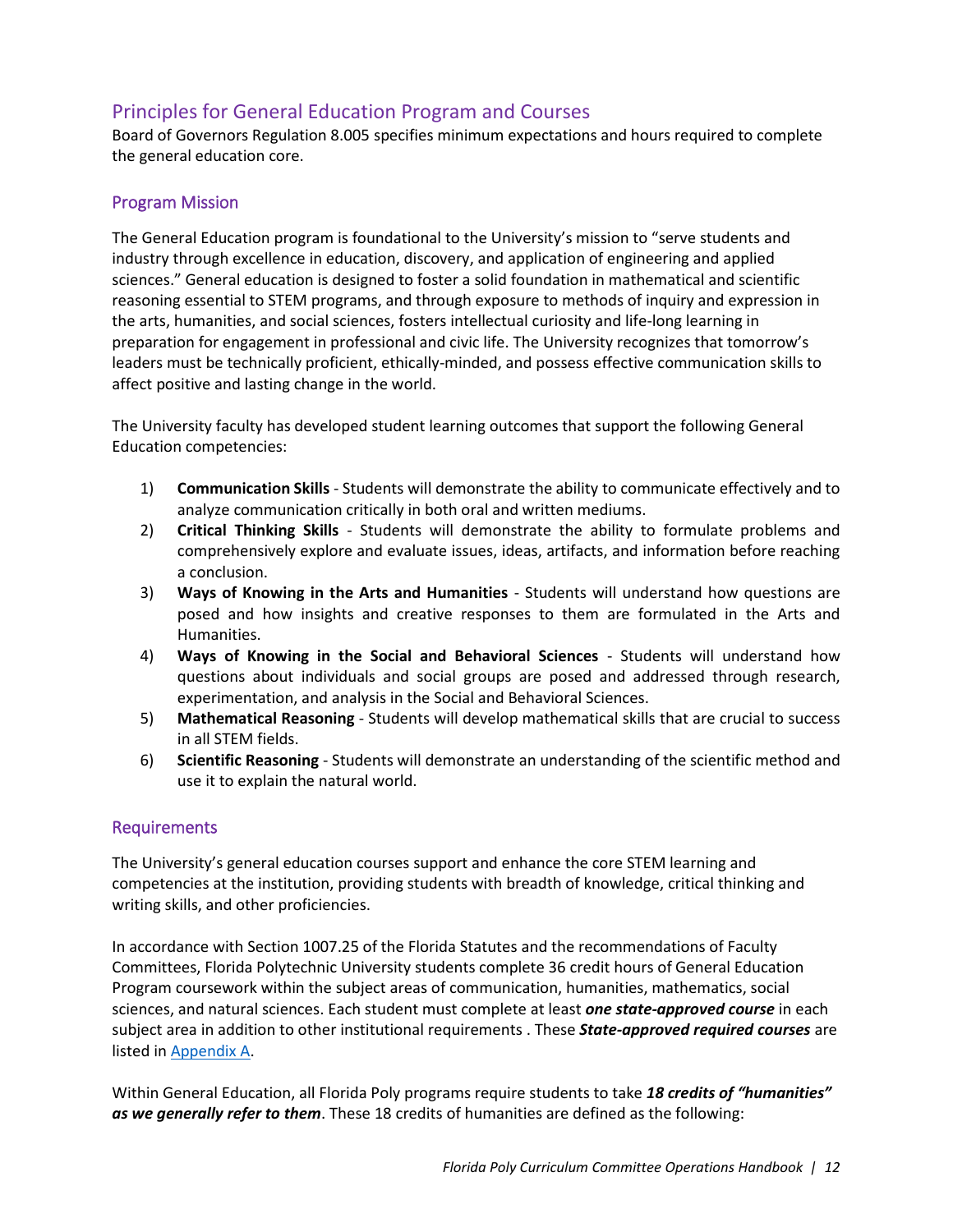- ENC 1101 English Composition
- ENC 2210 Technical Writing (or transfer equivalent)
- Six (6) credits of Arts and Humanities (which includes the 3 required state credits)
- Six (6) credits of Social Sciences (which includes the 3 required state credits)
- So long as the twelve (12) credits of Art and Humanities/ Social Sciences in total are met, the distribution may be  $9 + 3/3 + 9$ , as defined by the program, so long as the state-required courses are met.

All first-time-in-college (FTIC) students are expected to take ENC 1101 (Composition I) during their first semester at Florida Polytechnic.

In compliance with State Board of Education Rule 6A-10.024, a transfer student who has successfully completed the General Education requirements for any public university or community college in Florida prior to enrolling as a degree-seeking student at Florida Polytechnic University, and has this completion noted on the official transcript, shall be considered to have satisfied the General Education requirements at Florida Poly.

#### *Students should note, however, that not all general education courses completed at another institution will apply toward a Florida Poly degree.*

Where applicable, courses taken to meet state common prerequisites for a program also may be used to fulfill General Education requirements.

All other transfer students are expected to complete the Florida Poly General Education Program. Transfer students' transcripts will be evaluated to determine course equivalencies and fulfillment of Florida Poly's General Education requirements.

All courses listed are approved for meeting General Education requirements. Courses marked with (W) can be used to satisfy a portion of the Florida college-level writing requirement, and all mathematics courses can be used to satisfy a portion of the computation requirement (State Board of Education Rule 6A-10.030).

#### <span id="page-12-0"></span>Inclusion and Review of General Education Curriculum Courses

Because general education is so strongly aligned with state transfer requirements and because of the broad purposes of a general and liberal education, the following rules apply:

- 1. No course above 2999-level is permitted to be part of the formal General Education program; however, students enrolled in the Applied Liberal Studies Certificate, having first met the staterequired humanities/social science course for general education, may take a 3000-level H/SS course it toward their General Education requirements as well as the certificate (See *[Special](#page-8-1)  [Requirements, Rules, Guidelines](#page-8-1)* for Certificates, p.8)
- 2. No course narrowly focuses on skills, techniques, or procedures specific to a particular occupation or profession or requires such narrow focus as a pre-requisite to success in the course.
- 3. Courses in basic composition, oral communication, introductory foreign language skill courses that do not contain a literature component are not pure humanities courses and do not fulfill the humanities/fine arts requirement of the General Education program.

Courses may be considered for general education, if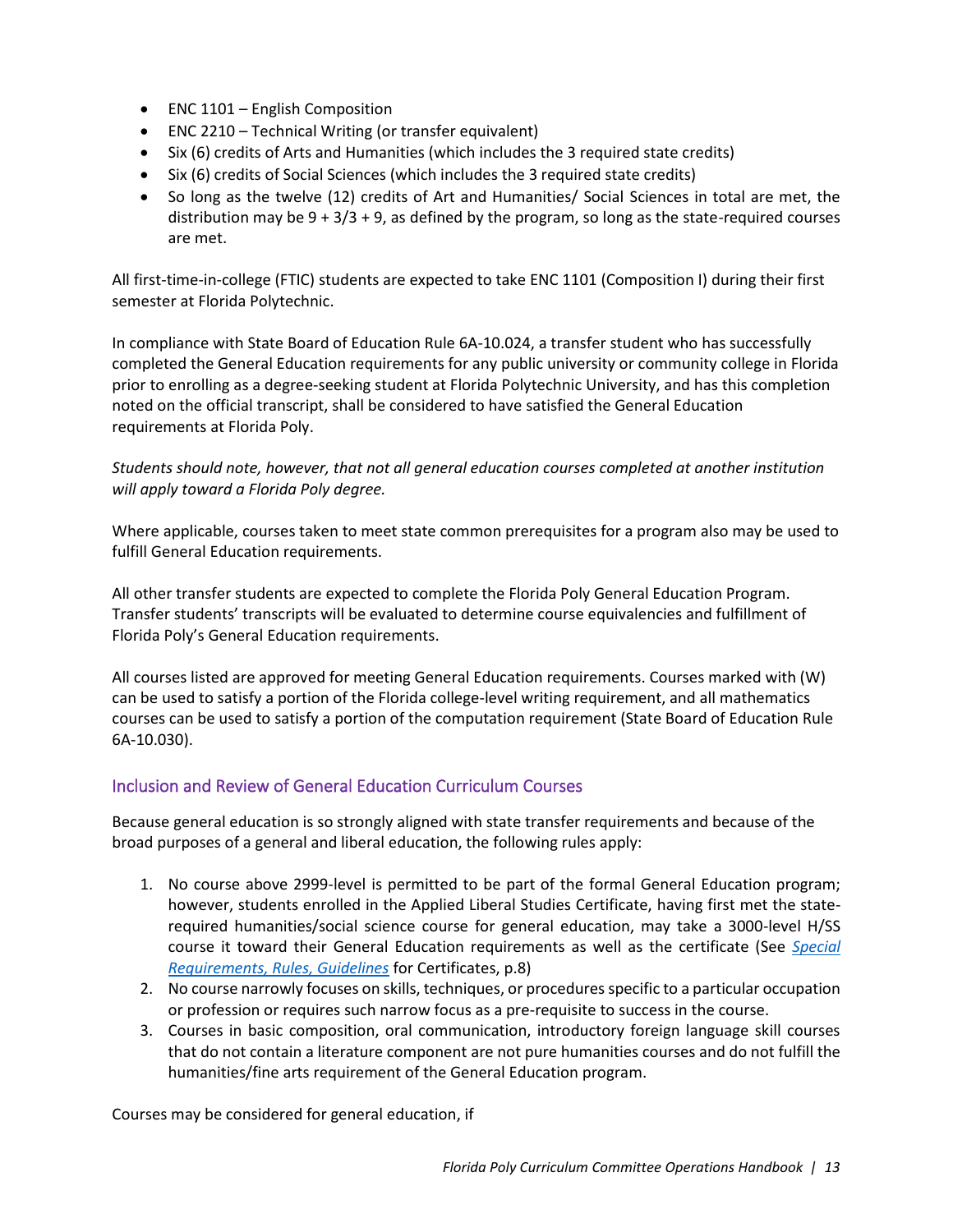- 1. They are already part of the state's required or recommended general education list and are not currently offered at Florida Poly,
- 2. They are not part of the state's list but meet the above criteria and fit within the broad disciplinary areas outlined for general education and the stated competencies/outcomes.

Any department wishing to offer a general education course may propose one, provided it meets these standards and there is a coherent rationale for doing so and commitment to ongoing assessment and improvement of the course and contribution to the general education program.

Periodic Review of the University's general education program is conducted by the Vice Provost's Office to ensure continued compliance with State requirements. This review is typically conducted annually and informally during the catalog review and production period or more formally when courses are considered for inclusion in the general education curriculum as it becomes a matter for UCC as a whole.

### <span id="page-13-0"></span>Principles for Writing-Intensive Courses (Gordon-Rule) (W)

Because Florida Poly degree programs are so heavy in technical content, the importance of quality, competent writing risks being undervalued if it is left to only two courses in the general education curriculum, particularly as many students transfer these courses in from before they are even formally enrolled in college. Therefore, Florida Polytechnic University has designated certain courses as "writingintensive" (W) for the purpose of enhancing our students' ability to write well and to think deeply through writing. The writing component also complies with Florida requirements, known as the "Gordon Rule" (Florida Board of Governors Regulation 6.017), which specifies:

*Completion of an additional six semester hours of coursework [or equivalent] in which the student is required to demonstrate college-level English language writing skills through multiple assignments. Each institution shall designate the courses that fulfill the writing requirements of this section.*

### <span id="page-13-1"></span>Florida Poly Principles for Writing-Intensive Courses

The UCC is responsible for evaluating whether a proposed course that is intended to be offered as writing-intensive meets certain requirements. Additionally, periodically, the UCC asks departments to review their W offerings to determine whether they remain consistent with the standards for writingintensive courses. Florida Poly has adopted the following criteria for its writing-intensive courses, and all courses that carry the (W) designation are expected to adhere to these criteria:

- Writing Intensive (W) courses require students to demonstrate college-level English language writing skills through *multiple* assignments.
- Coursework will require each student to write a minimum of *2,000 words*.
- To count toward this minimum, the writing must be evaluated *using a rubric* addressing content, effectiveness, organization and coherence, and style, grammar, and punctuation. Assignments must be returned to students with a grade and comments that address the students' writing skills.
- Evaluation of writing is based on *individual work*. Team-written documents may not be counted for credit unless an individual student's written contributions can be evaluated and graded.
- Drafts cannot be counted separately from final drafts as part of the total number of words completed during the course.
- Class notes, quizzes, and in-class writing assignments or essay examinations may not be counted.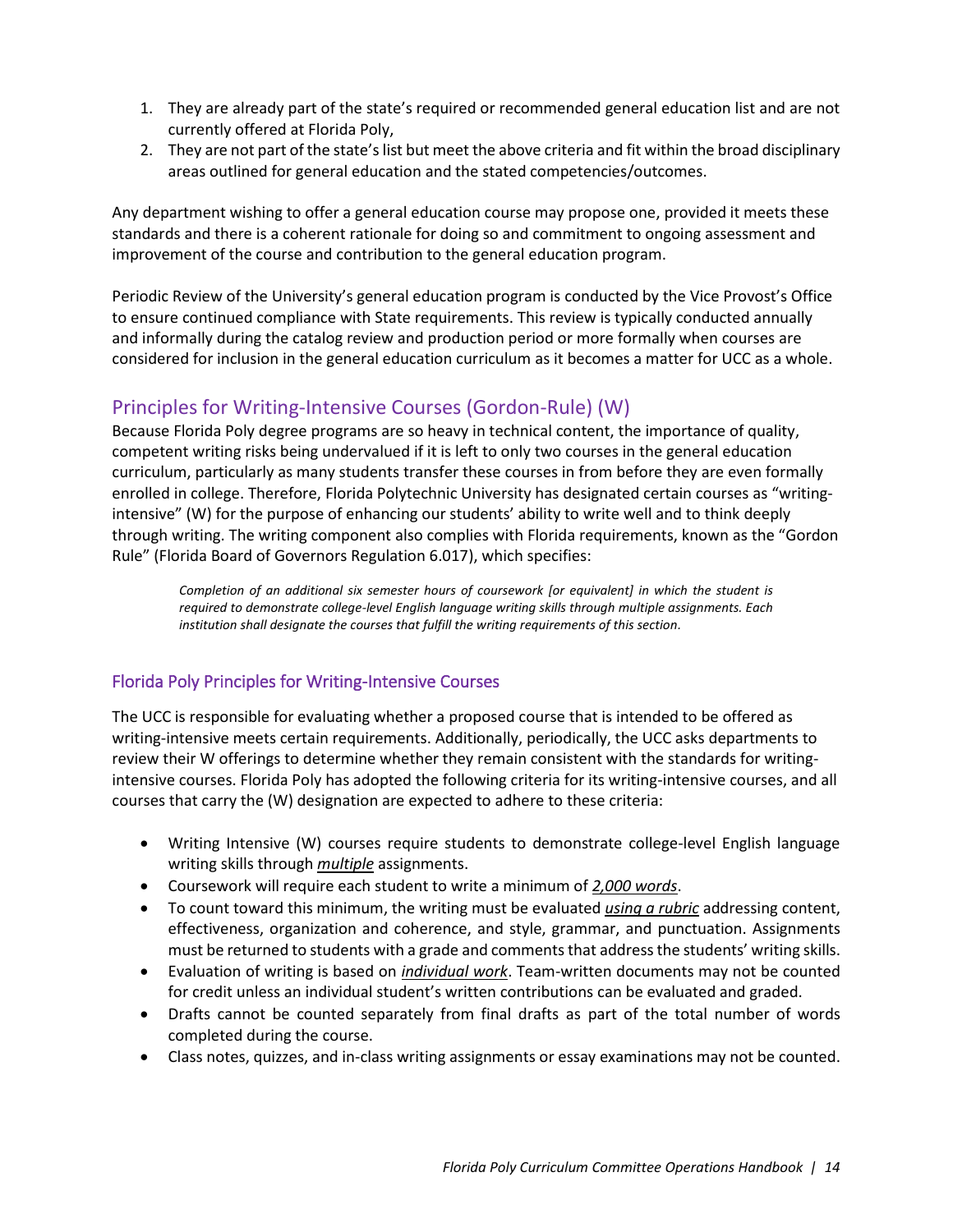# <span id="page-14-0"></span>Graduate Degree Construct

The structure of Florida Poly's masters' degrees is described in the previous section. What is critical to keep in mind from a curriculum committee member perspective is that tracks within the degree program are managed by the academic departments, but the degree program is still one program. This means that many decisions made in one department regarding courses, course changes, staffing, offerings, and so on carry potential impact on the entire degree program.

As a growing institution, Florida Poly will maintain this program structure at the graduate level as a way of building capacity in the disciplinary areas until they can reach a critical mass and grow into their own named graduate degree programs. Thus, the basic framework for a master's degree program is as follows:

- 1. Core Requirements: minimum 9 12 credits (includes coursework and culminating activity, whether thesis or project)
- 2. Disciplinary (or interdisciplinary) Track: 6 credits
- 3. Technical Electives: 12 credits

*Total Credits: 30*

### <span id="page-14-1"></span>Graduate-Level Courses

Graduate-level courses (typically 5000-level) should be of demonstrably higher difficulty than comparable undergraduate courses both in terms of content taught and expectations for quality and complexity of student work.

As a graduate studies committee reviewing proposals for new and modified graduate courses, the committee should ask questions that ensure that the content and quality of the course are sufficient for the graduate level and for the credit-hours (weight) being assigned to the course. Specifically, the committee should look at the learning outcomes, the course description, any pre-requisite skills and knowledge—whether explicit or implicit in the description—course outline and specific deliverables required of the students to determine whether the content of the course is sufficiently detailed and complex enough to drive the students toward increasingly sophisticated work.

### <span id="page-14-2"></span>Definition - Restrictions

**A master's degree** is defined as a credential consisting of a minimum of 30 unique credits that are beyond the bachelor's degree. The following restrictions apply:

- 1. It is comprised of courses that are not used for the bachelors;
- 2. No more than nine credits can be at the undergraduate level (only upper division and subject to approval);
- 3. No more than 12 credits may be transferred in and must be at the graduate level from an appropriate discipline and are subject to review.
- 4. Program is typically 24 credits minimum of formal coursework with thesis at six credits or project at three credits.

# <span id="page-14-3"></span>Substantive Change Compliance

Florida Polytechnic University maintains compliance with the Southern Association of Colleges and Schools Commission on Colleges [Substantive Change Policy and Procedures](https://sacscoc.org/app/uploads/2019/08/SubstantiveChange.pdf) through appropriate and timely reporting of qualifying changes. The Vice Provost of Academic Affairs serves as the University's accreditation liaison and is responsible for education the campus community about substantive change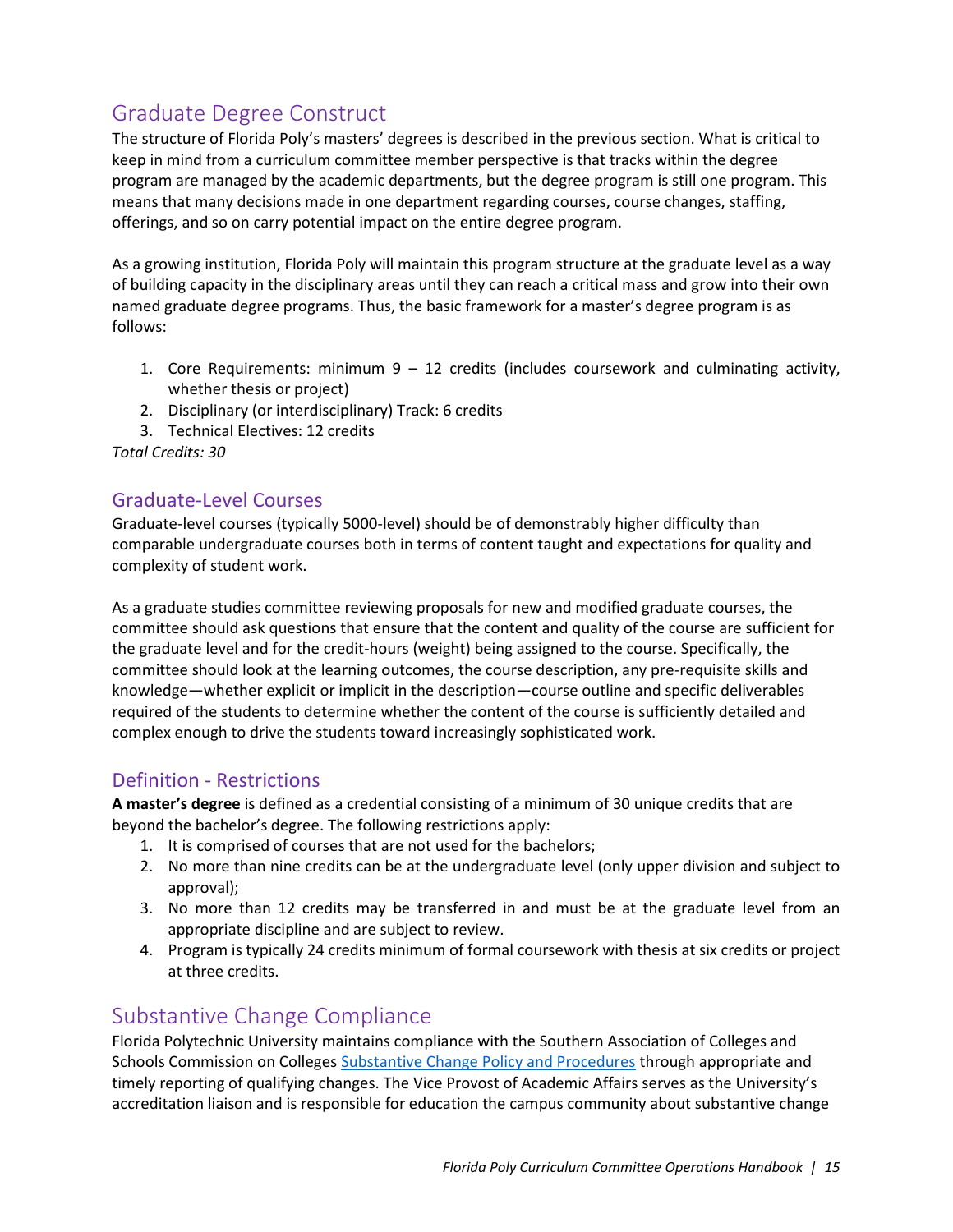reporting requirements and leading efforts to monitor high risk activities to proactively detect potential substantive changes.

Possible substantive changes that Academic Departments must be aware of include the following:

- Intent to offer a new academic program
- Intent to offer a program in a substantially different modality (distributed learning at 50% or greater)
- Intent to offer instruction outside of the main campus
- Significant changes in the scope and offerings of a program.

Because most of these require at least a notification to SACSCOC, time will be a factor. Changes cannot be implemented prior to receiving approval or acknowledgement from SACSCOC.

# <span id="page-15-0"></span>Changes to this Handbook

Changes to this handbook are made periodically, typically on at least an annual basis or when a curriculum committee recommends a change to a requirement, rule, or guideline and it is approved by the Provost.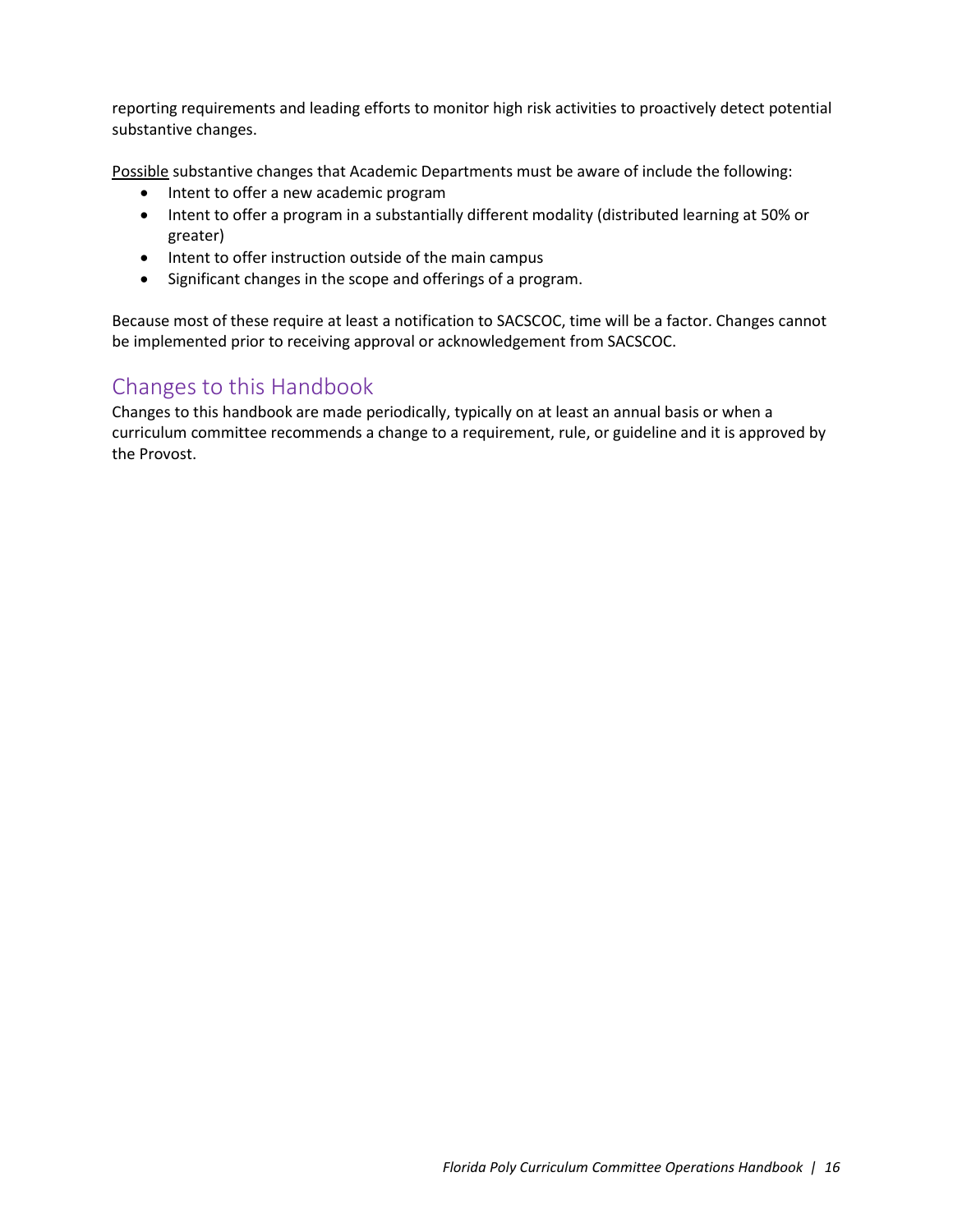### <span id="page-16-0"></span>Appendix A.

Florida State-required General Education Courses.

Florida students must take at least one course from each of the following categories, plus any additional courses of choice as defined by their institution's general education program to fulfill the state general education requirement.

#### *Communication*

• ENC X101 English Composition I

#### *Humanities*

- ARH X000 Art Appreciation
- HUM X020 Introduction to Humanities
- LIT X000 Introduction to Literature
- MUL X010 Music Literature/Music Appreciation
- PHI X010 Introduction to Philosophy
- THE X000 Theatre Appreciation

#### *Mathematics*

- MAC X105 College Algebra
- MAC X311 Calculus I
- MGF X106 Liberal Arts Mathematics I
- MGF X107 Liberal Arts Mathematics II
- STA X023 Statistical Methods

#### *Natural Sciences*

- AST X002 Descriptive Astronomy
- BSC X005 General Biology
- BSC X010 General Biology I
- BSC X085 Anatomy and Physiology I
- CHM X020 Chemistry for Liberal Studies
- CHM X045 General Chemistry I
- ESC X000 Introduction to Earth Science
- EVR X001 Introduction to Environmental Science
- PHY X020 Fundamentals of Physics
- PHY X048 General Physics with Calculus
- PHY X053 General Physics I

#### *Social Sciences*

- AMH X020 Introductory Survey Since 1877
- ANT X000 Introduction to Anthropology
- ECO X013 Principles of Macroeconomics
- POS X041 American Government
- PSY X012 Introduction to Psychology
- SYG X000 Principles of Sociology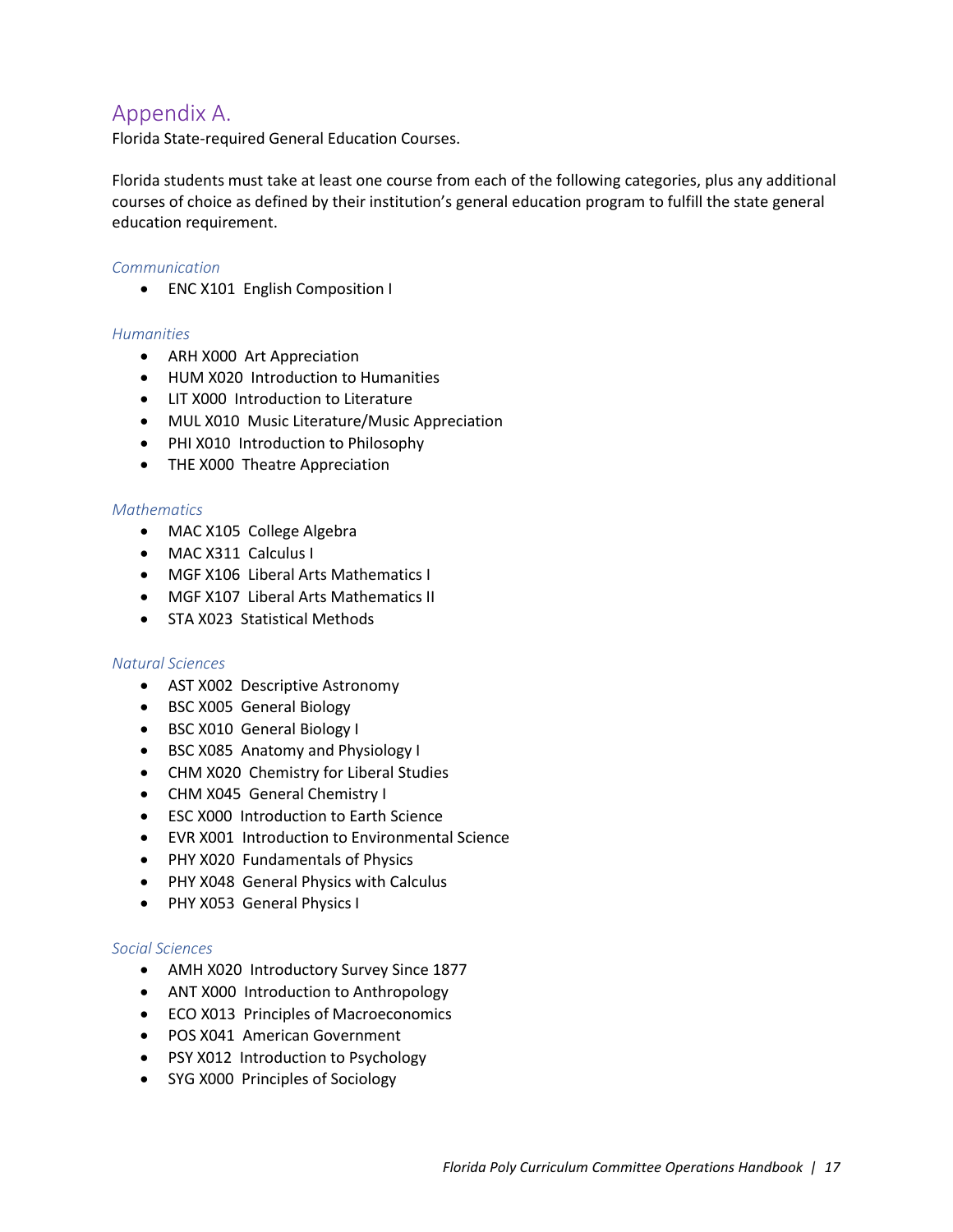# <span id="page-17-0"></span>**Glossary**

- **Academic Degree Program:** An organized curriculum leading to a degree in an area of study recognized as an academic discipline by the higher education community, as demonstrated by assignment of a Classification of Instructional Programs (CIP) code by the National Center for Educational Statistics or as demonstrated by the existence of similar degree programs at other colleges and universities. An argument may also be made for a truly unique degree program, based upon emerging research trends or occupational demand. Each degree program shall have designated faculty effort and instructional resources and shall be assigned a CIP code and included in the State University System Academic Degree Program Inventory.
- **Certificate Program:** a sequence of courses, typically twelve academic credits at the undergraduate level, that usually mirror or are identical to a concentration. Certificates are earned in addition to and outside of a degree program and do not count toward the excess credit hour tally if completed.
	- **Upper-level Certificates**: Certificate program comprised of courses predominately at the 3000 and 4000-level
	- **Entry-level Certificates**: Certificate programs students may enroll in as incoming freshman where coursework is predominately at the 1000 – 2000-level and intended to be completed prior to Junior year. May include at least one upper-level elective.
- **Certification:** a designation that the bearer has completed a skill-based set of learning experiences designed to demonstrate proficiency in the operation of a specific software, equipment, or methodology. E.g. Solidworks certification.
- **Concentration**: A block of courses focused on a specific topic, branch within a major or larger degree program, interdisciplinary topic, or skill-path with some theoretical grounding. Concentrations may be recorded on the transcript but not the diplomas and are typically limited to 12-credits in total.
- **Course Deactivation:** Deactivating a course results in removing it from visibility in the catalog but not from our course inventory. A program may, at a later date, choose to "reactivate" the course.
- **Course Deletion:** Deleting a course removes the course from the catalog entirely and from our course inventory at the University. The University also initiates action to remove the course's association with our institution from the State system.

**Credential:** a degree, like a Bachelor of Science or a Master of Science degree.

- **Dual (double) Majors –** majoring in two degree programs simultaneously. The second major must consist of 30 unique credits different from the first degree. *Florida Poly currently does not offer a dual or double-major option.*
- **Endorsement:** Endorsements are co-curricular awards earned as a result of completing certain designated activities and requirements outside of, but connected to, the academic curriculum. Endorsements are tracked and managed through Student Affairs.
- **Major:** An organized curriculum offered as part or all of an existing or proposed degree program. A program major shall be reasonably associated with the degree program under which it is offered and shall share common core courses with any other majors within the same degree program.